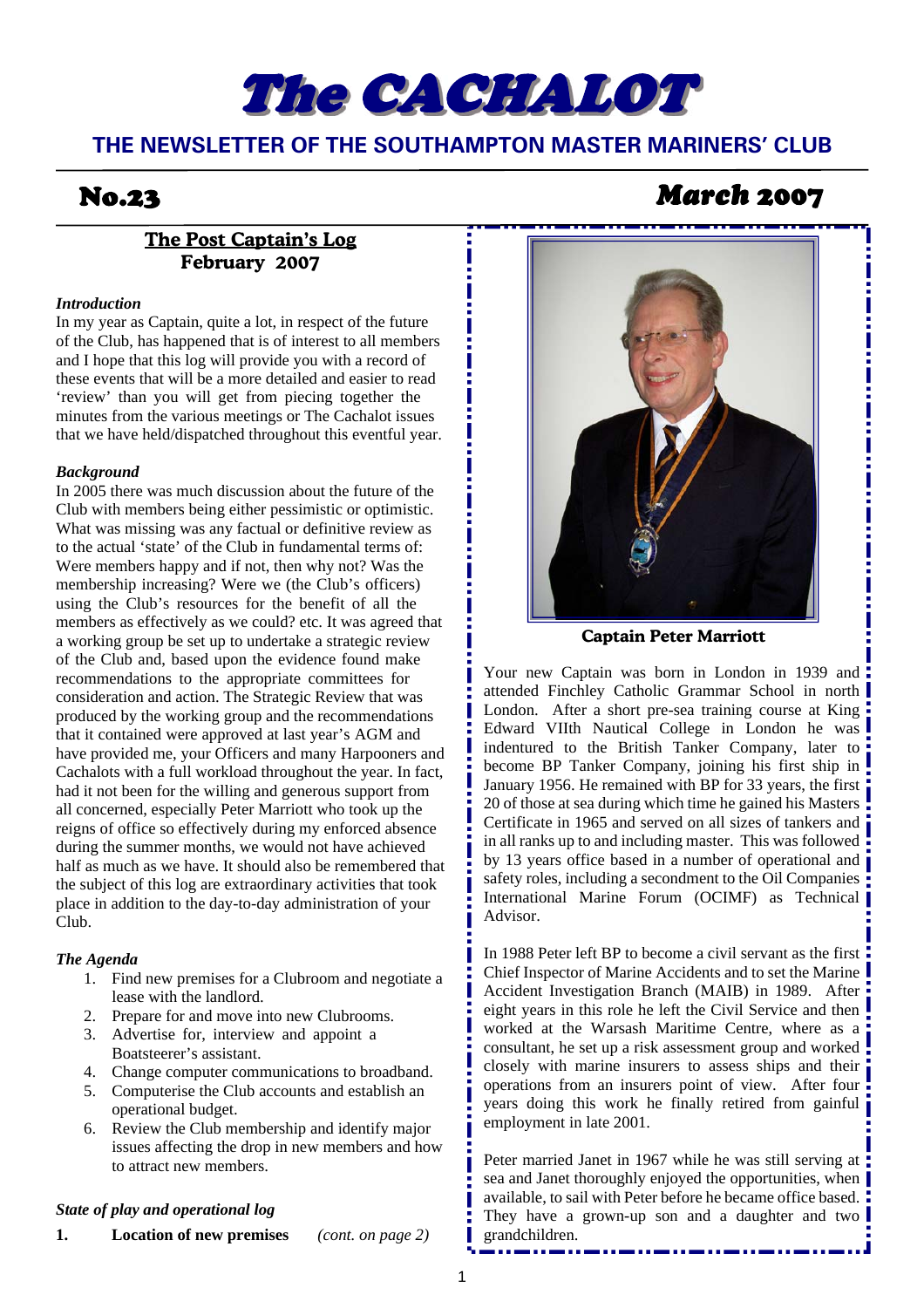**State of Play** – The SMMC is now, as from the 31st July 2006, located at its new address. Rent and Rates are set and some discretionary rate relief has been granted by Southampton City Council, rates division (SCC). The rooms were cleaned and decorated prior to the move by the Club's officers, Harpooners and Cachalots. New window blinds purchased, a new bar built. A new display cabinet has been built and installed by Terry Clark. Wine cooler, fridge and cash till purchased. Bar stocks are ordered through the Southampton Seafarers Centre (SCC) providers, lunchtime menu and food provided by SCC. Club employees, officers, premises and artefacts are protected by appropriate Club insurance policy. All artefacts and memorabilia returned to and on display in the Clubrooms. The Clubrooms are protected by a refurbished and maintained alarm system. Computer communications with the Club are connected to a BT Broadband facility. A monitor and keyboard for members to access the WWW is provided in the reading room. The Club's Portacabin is now empty and has to be sold and removed from the RBL premises. Refurbished food delivery dumbwaiter in operational condition.

**Operational log – (January – April 2006**): Contacted Southampton Seafarers Centre and negotiated draft lease. Appointed Coffin Mew & Clover (Solicitors) to act on our behalf. Altered the Club Rules (year 2000 edition) to allow the nomination of Club Trustees for the purposes of managing a commercial tenancy agreement between the Club and the SSC. Also to allow for the calling of an extra ordinary general meeting. Made submission to and opened dialogue with SCC to be granted discretionary rate relief. Received and accepted an offer of assistance from Clive Robinson (MD) and Paul Davies of C Data for improving the electronic information and communications services for the Club and individual Cachalots.

**(May – August 2006):** Working parties removed all old and non-functional cabling. Washed off all paintwork and chair frames, repainted all walls and ceilings. A contract carpenter built a new bar and doorway between the office and the Clubroom, turned the two access doors around and fitted a new sink unit in the kitchenette. A new floor was laid behind the bar and in the kitchenette. New blinds were purchased and fitted to the glass windows and doors. Aegis Alarms Ltd was appointed to overhaul, return the existing alarm system to working order and maintain it annually. All carpets and chair seats cleaned. All artefacts and memorabilia moved from the Royal British Legion Clubroom to the new premises. Enhanced communications system installed and achieved operational status. Clubs administration and officers moved from RBL to new Clubrooms. *(Ref: Minutes of EGM of the E&F Committee 24/02/06. Minutes of GC meeting on 06/04/06.*

**(September – December 2006)**: SCC refurbished the mechanical food delivery system from their kitchen to 1st floor landing. Agreed that: toilets to be refurbished by SSC. Handrail, from pavement to entrance doors, to be fitted by SCC. Entrance hall, stairway and  $1<sup>st</sup>$  floor landing to be re-painted by Club volunteers with the paint and new carpets provided by SCC. Negotiated through HGI, Business Insurance Brokers an appropriate 'Club' insurance policy to protect employees, officers, premises and contents with Royal and Sun Alliance. T.Clark

constructed and installed a new display cabinet. The Clubroom was let out for two functions (British and International Seafarers Society annual staff Christmas lunch and the Southampton Sea Cadets Christmas dinner).

#### **2. Employees**

**State of Play** – The Club employs E. Robson as bar person and R.James as the Administrator.

**Operational log** – **(May – August 2006)**: Fortunately, Elizabeth agreed to come with us from the RBL and has been hard at work keeping everything in ship shape order as well as serving us all with food and drink.

**(September – December 2006)**: Richard joined us and after a fairly steep learning curve is now getting to grips with the administrational challenges that we have had to deal with.

#### **3. Club Officers for 2007.**

**State of Play** – The Club Officers proposed at the Past Captains meeting on 3rd January 2007 and approved at the AGM on 11th January 2007 are:

| P.Marriott.                             |
|-----------------------------------------|
| L.Morris.                               |
| I. Odd.                                 |
| G.Angas.                                |
| B.Peck.                                 |
| G.Cartwright.*                          |
| D.Gates.*                               |
| S.Daniels.*                             |
| H.Roberts.*                             |
| T.E.Clark.*                             |
| * = Elected as Honorary Office Bearers. |
|                                         |

**Operational log** – Lionel Hall has stepped down at the Sea Pie Supper after eight years as Boatsteerer. I am sure that you will agree with me that we all owe both Lionel and Julie a big vote of thanks (no more spare bedrooms filled with 'The Cachalots' memorabilia Julie!) for keeping the Club on an even keel and steering a steady course through the sometimes troubled waters of those years. I only hope that I can maintain your high standards Lionel and we look forward to seeing you both in the Club for many years to come.

#### **4. Strategic Review (Club Membership)**

**State of Play** – Position of Membership Officer reinstated to manage the Club membership issues. Agreed Criteria for Club Membership all within the framework of the existing Club Rules 2000, as amended in 2006 (see Para 1 above). Initiatives for increasing the publicity of the Club and attracting new members being acted upon.

**Operational log** – **(September – December 2006)**: Established a Club Membership working group who met four times between  $17<sup>th</sup>$  November and 8<sup>th</sup> December 2006. *Ref: Membership Working Group minute's 17/11,24/11,1/12, &8/12/2006.*

#### **5. Strategic Review (Membership details and database)**

**State of Play** – Currently 50 members have responded to the request to complete a questionnaire, in confidence, that will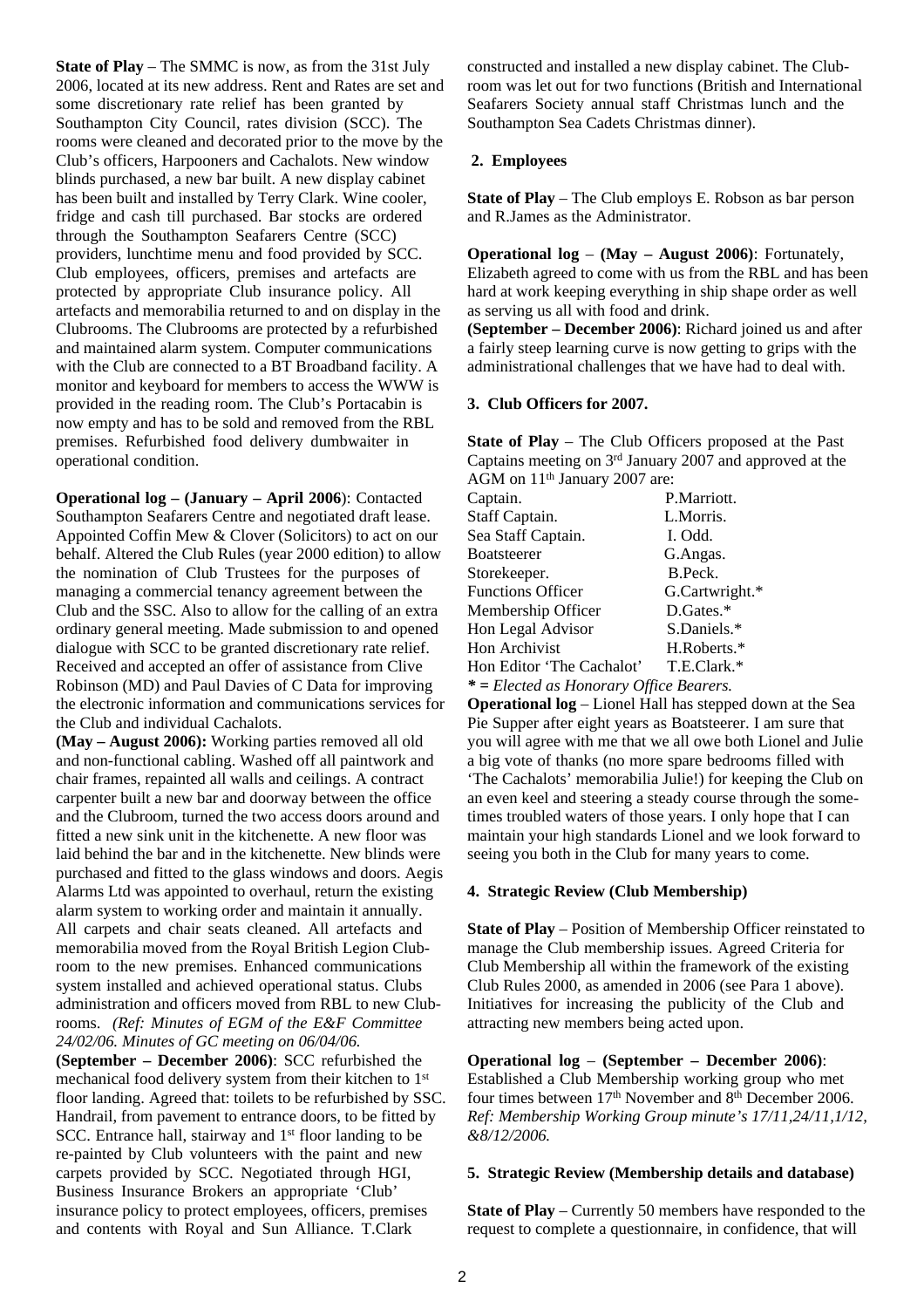provide professional details and interests of members for use at a later date when canvassing other members of the Southampton's maritime industry to try and identify ways in which a closer and mutually beneficial dialogue could be established between us. (See the December issue of The Cachalot). This is currently being fed into a spreadsheet for easy reference.

#### *Conclusion*

By reference to *The Agenda* above you will see that we are more or less 'on track' with our stated objectives and whilst this is a very good reflection on the commitment and hard work of your Officers there is still a long way to go. We did make mistakes this year, we have recognised these and have taken action to prevent them happening again next year. For example, this year we combined the roles of Storekeeper and Functions Officer and asked Gerry Cartwright to take the job. Gerry, without complaint worked long and hard to keep on top of it. This was a mistake, the job was too big and it made for an uncomfortable year for Gerry when a smaller load and/or more timely assistance could have helped. This will not happen again.

We have agreed that by adopting a policy of 'greater inclusivity', in which club administrative functions are clearly defined and broken down into manageable units, it will be possible for willing Officers, Harpooners and Cachalot volunteers alike to provide an efficient service to the members on a part time basis and still have time to do everything else that they want to do in their busy life styles. As examples of this, you will see that for this year the General Committee has agreed to decouple the roles of Functions Officer and Storekeeper and have reinstated the position of the Membership Officer.

Last, but by no means least I would like to thank all of my fellow Officers, Peter Marriott, Gerry Cartwright, Lionel Hall and Richard James and Elizabeth Robson for their unstinting support both when I was there and absent. To those Harpooners and Cachalots that turned up to help with the move. To Doug Gates for his continuing support to Gerry Cartwright during the year. To Gerry Cartwright, Simon Harwood and Mike Weston as the Entertainments, Church and Cricket Committee Chairmen respectively. To, Terry Clark, Reg Kelso, John Mileusnic, Barry Peck, Hamish Roberts, John Smart and Andrew Tinsley, as members of the two working groups and for their non committee/working group advice given very politely to some of my more harebrained ideas! To Terry Clark for the interesting and professional editions of The Cachalot. To those members that have responded and contributed to questionnaires. A big **thank you** to you all and I am sorry that I was absent for so long. In spite of this it has been a most enjoyable year for Sarah and I getting to know more of you and working with you to maintain the standards of professional and social fraternity of the Cachalots. A privilege and an honour indeed.

May I wish you all a healthy and prosperous New Year and Peter, good luck for your year as Captain. You can count upon my continuing support.

George Angas. Post Captain. 21<sup>st</sup> February 2007.

### **Curry Lunch at P.O.S.H.**

Saturday 10th March

The Curry Lunch scheduled for this day will now be held at the P.O.S.H. Restaurant at the bottom end of Queensway where we hope you will join us in saying our "thank-yous" to the outgoing Boatsteerer, Lionel Hall.

**£7.50** per head Names to the office by Thursday 8th please.

#### -------------- **Skittles Evening**

Southampton (Old) Green Bowling Club Friday 30th March at 1900 *Chilli Con Carne Lemon Meringue Pie*

This is a very serious and challenging evening when the more energetic? Club Members get into training for our skittles evening at the Southampton (Old) Green Bowling Club. Last year was a great success, and nobody tripped and fell over the skittles alley in spite of the cheapness of the alcoholic refreshment. There will, of course, be the customary large, handsome, and valuable prizes for the highest scoring lady and gentleman plus an appropriate wooden spoon type prize for the lowest score of all. We would like about 30 participants, but spectators are welcome to come along and ridicule the competitors if they dare. The remarkably cheap price for this fun evening is only £12.00 including the meal. Cheques should be made payable to "The Cachalots" and handed either to the Storekeeper, Functions Officer, Richard or the Boatsteerer as soon as possible, and certainly no later than 16 March.

#### **Wine Tasting**

-----------

Saturday, 14 April, 2007 - 1130 for 12

Jenny and Robin Hibberd are once again coming to tickle our palates with some of the wines from Domaine Savary de Beauregard in the Languedoc region of southern France. Their wines are not available in supermarkets or in bulk. By selling to groups direct they are able to offer top quality wines from around £5 per bottle, for sale by the case. For those still sufficiently sober after the degustation there will be a Buffet Lunch.

**Please note that we are hoping to begin the wine tasting at 1200 so prompt attendance will be much appreciated.**

*MENU: Roll and Butter, Coronation Chicken, Sliced Ham, Quiche, Sliced Smoked Salmon, Seafood Salad, Seasonal Salads and Hot Salad Potatoes, Summer Pudding, Sherry Trifle, Chocolate Roulade, Creme Caramel*



There is no charge for the wine tasting but the cost of

the lunch is **£12.00** per person. Names to the office as soon as possible, as we need to let Jenny and Robin how much wine to bring. How frightfully sad it would be if there were insufficient wine to go round! Please hand your payment to the Storekeeper, Functions Officer, Richard or the Boatsteerer by 1400 on Friday, 30 March. Cheques should be made payable to "The Cachalots". For those Club members who do not like wine you may turn up at about 1300 for the buffet only.

*More events on page 11*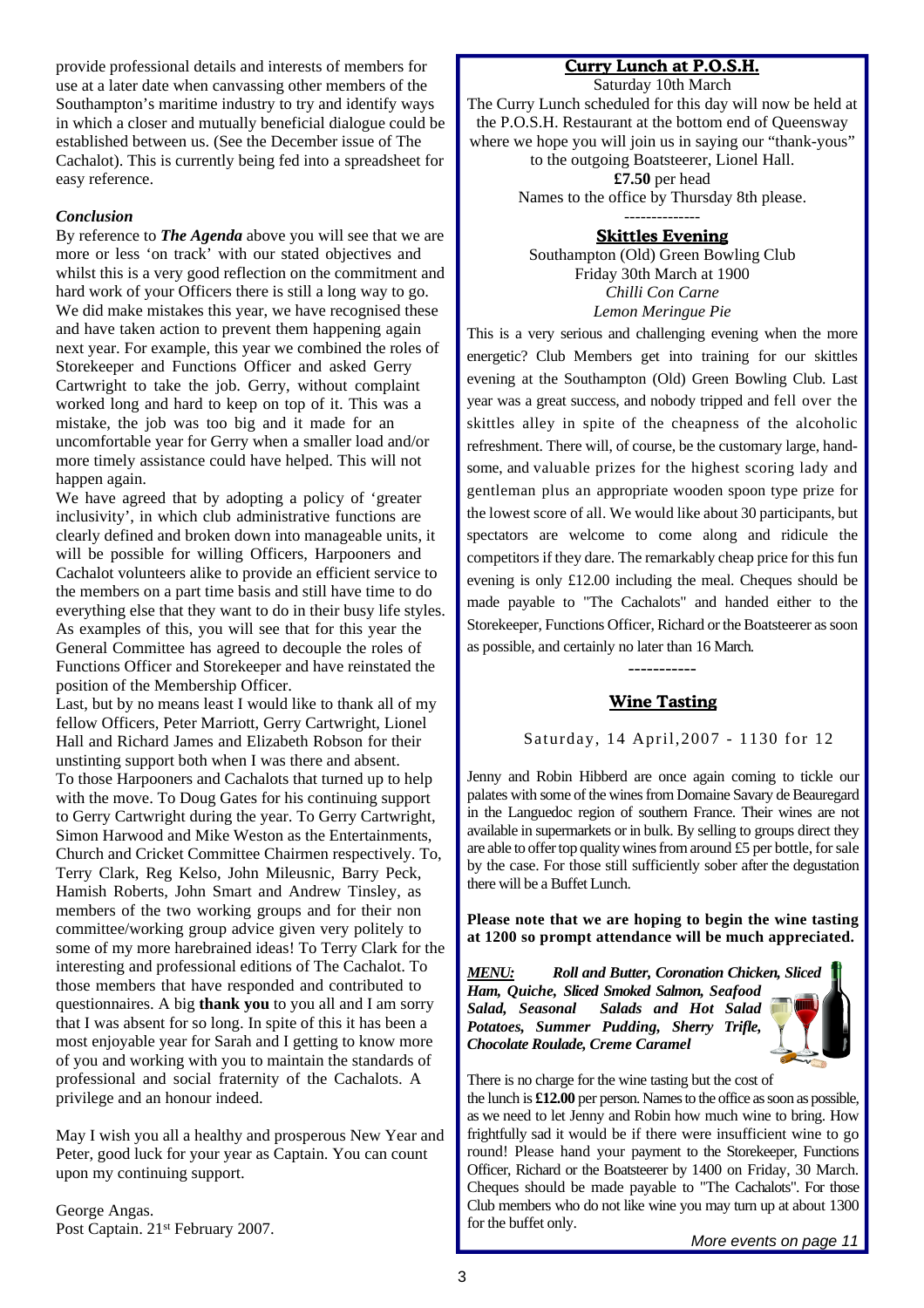## **To The Mediterranean**

*This extract from "The Unforgiving Minute", the memoirs of Stowaway Member Rear Admiral Sir Morgan Morgan-Giles, continues from the last and takes him to the Mediterranean.*

In the Admiralty a suggestion was made that the fireship technique could perhaps be used in the Mediterranean, where the Italian Fleet tended to remain in harbour. I was given orders to go out to the Mediterranean to report to the Commander in Chief in Alexandria with these ideas. I was to take passage in a large merchant ship going in convoy to Gibraltar and then through the Mediterranean (the ship was the "Northern Prince"). We sailed from Liverpool shortly before Christmas 1940 and were at sea in a gale in the Bay of Biscay by Christmas Day. Quite a large number of Naval and Army officers were on board, including one we called "the galloping major". He was the splendid Bernard Ferguson of the Black Watch, subsequently leader of the Chindits in Burma.

The Naval officers had volunteered to keep watch on the bridge with the ship's Merchant Navy officers - in case we could be of assistance with the convoy orders and signalling etc. As it happened, I was on the bridge during the morning watch on Christmas Day. It was as dark as a black cat's bladder (to use a rough naval expression!) and was

blowing a southerly gale Force 11. Suddenly an even blacker patch appeared on the port beam, which I now know was the aircraft carrier HMS Hermes. A small blue light began to make in morse "Scatter". With the arrogance of youth I said to the Officer of the Watch "O.K., I'll deal with this, old boy". So with our own small blue light I replied "Ha, ha, Merry Christmas to you, too". However, very shortly afterwards there was gunfire, and as we now know, the German pocket battleship "Hipper" had attacked one of the rear ships in the convoy. (I saw a little Flower Class corvette, which was one of our escorts, turning hard a-starboard, and going back to deal with the situation!). Immediately we carried out the order to scatter, which involves each ship spreading out at best speed on a previously ordered course. At daylight we had lost sight of all the other ships and had to make our own way to Gibraltar. There was no sign of the Hipper, who must have broken off her attack.



**"Northern Prince" was one of four "Compass Point" ships built for Prince Line in 1928/9. At around 10,920grt they were the largest dry-cargo ever owned by the company. They also carried 101 1st Class passengers in luxury accommodation. She was bombed and sunk off Crete on 3rd April 1941.**

N.B. There was an interesting aspect arising from this event - concerning the powers of the Masters of merchant ships. It must be remembered that these Masters have very little legal authority over their crews, whereas in the Navy of course we have the rigorous clauses of the Naval Discipline Act.

The Master of the Northern Prince was a good tough experienced old Yorkshireman, but on Christmas Eve there had been a party in the Officers' Mess and the old man had been sitting singing on the deck in fancy dress, hammering with a spoon on the bottom of a saucepan and, as it seemed to me, making an absolute drunken fool of himself. I was not impressed and I wondered how he maintained his authority in the ship.

But the next morning, when the "Scatter" signal was received, he was on the bridge in a flash, knew exactly what to do, everybody else on the bridge fell silent as he gave his orders and I caught sight of him in his oilskins on the lee side of the wheelhouse absolutely in command of the situation - a very impressive figure. This experience taught me the vital lesson that nothing must ever be done to diminish in any way the authority and status of Master Mariners. I have been very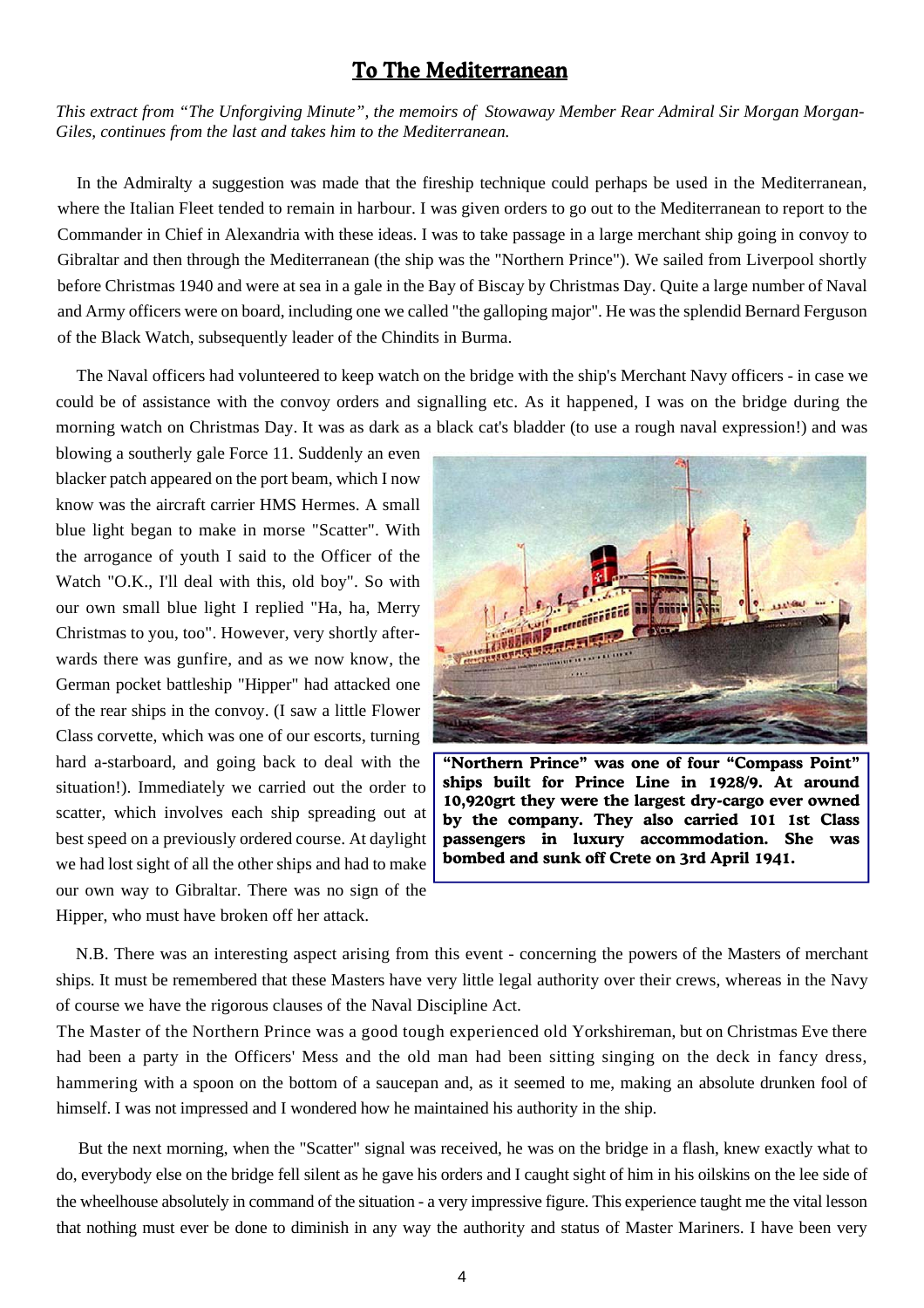strongly aware of this ever since, and I had the opportunity to argue this case vigorously in a House of Commons Committee 30 years later, when the Labour Party wanted to have discipline administered by a "Ship's Committee".

Several days later the Northern Prince got safely into Gibraltar. The ship was moored fore and aft to two buoys on the eastern side of the crowded harbour. The first night a tremendous westerly gale arose, the after mooring-line parted, the ship swung round and her stern grounded in the shallow water. I remember climbing down into the tiller flat and seeing the huge rudder head moving bodily up and down about 12", which of course smashed the hydraulic steering rams and disabled the ship.

Most of the officers taking passage were moved to another large merchant ship and we had to "double up" for accommodation. We then proceeded eastwards through the Mediterranean - in fact one of the last convoys to do so. The convoy was not attacked and I do not remember what naval escort there was. Of course we passengers in these ships knew little or nothing about the operational situation.

But two or three days later we were through the Narrows and south of Sicily. I was, in fact, down in the engine room, being shown round by the Chief. Then there were a series of loud explosions so I hurried up on the bridge to see what was happening. To my amazement there was the brand new aircraft carrier, HMS Illustrious, only a mile or two away on our port beam. The Luftwaffe had recently arrived in Sicily and a very large number of Stuka dive bombers had come out to attack our convoy. But they had seen the Illustrious, which in fact had come to protect us and which was of course a much more valuable target for the bombers. I was watching in amazement as dozens of these Stukas dived down to attack. Illustrious was surrounded by spray from the "near misses" exploding in the sea and as I watched, a bomb fell down the after liftwell and set the ship on fire.

Of course, the convoy scattered again and I did not know what had happened to Illustrious; But in fact she managed to get into Malta and carry out emergency repairs, in spite of almost constant enemy air-raids. She was at this time under the command of that magnificent man, Captain Dennis Boyd, who incidentally had been Captain of HMS Vernon during my torpedo course.

Eventually Illustrious left Malta and got safely to Alexandria. There I had the opportunity to see the vast extent of the damage. Apart from anything else, the bomb in her after hangar had lifted up the 4" armoured flight-deck into a fore and aft ridge, more like the roof of a cottage! She had to go to the USA for long-term repairs.

In due course, and without further incident or attack, our convoy reached Piraeus. It was when the German invasion of Greece was expected at any moment. We only remained in Piraeus for a very short time, but I remember two small incidents. One was that the King George V Hotel was occupied by scores of press reporters of various sorts, all waiting for something to happen. It seemed to me that the entire lot spent every hour of the day in the bar. But apparently one of their number had to be sober enough to go to the Ministry of Information building to see whether there was any news.

The other small picture in my mind is going to the railway station and seeing the Greek Army boarding their trains to go up to defend their frontier. One of these soldiers, a fine tall man, was wearing the extraordinary ceremonial uniform which makes them look more like ballet dancers - long white tights, short frilly skirt and some sort of red headgear. But I noticed that the sole of one of his sandals was flapping off and had been tied up with a piece of string. There was snow on the ground. I wonder what happened to him.

The final part of this trip was from Piraeus to Port Said. Nothing worse happened except that one of the other merchant ships was apparently torpedoed by a U-Boat. I say "apparently" because I did not see what happened to her but believe that she did not sink.

At Port Said in January 1941 we disembarked and I went by rail across the Nile Delta to report to Naval Headquarters in Alexandria.

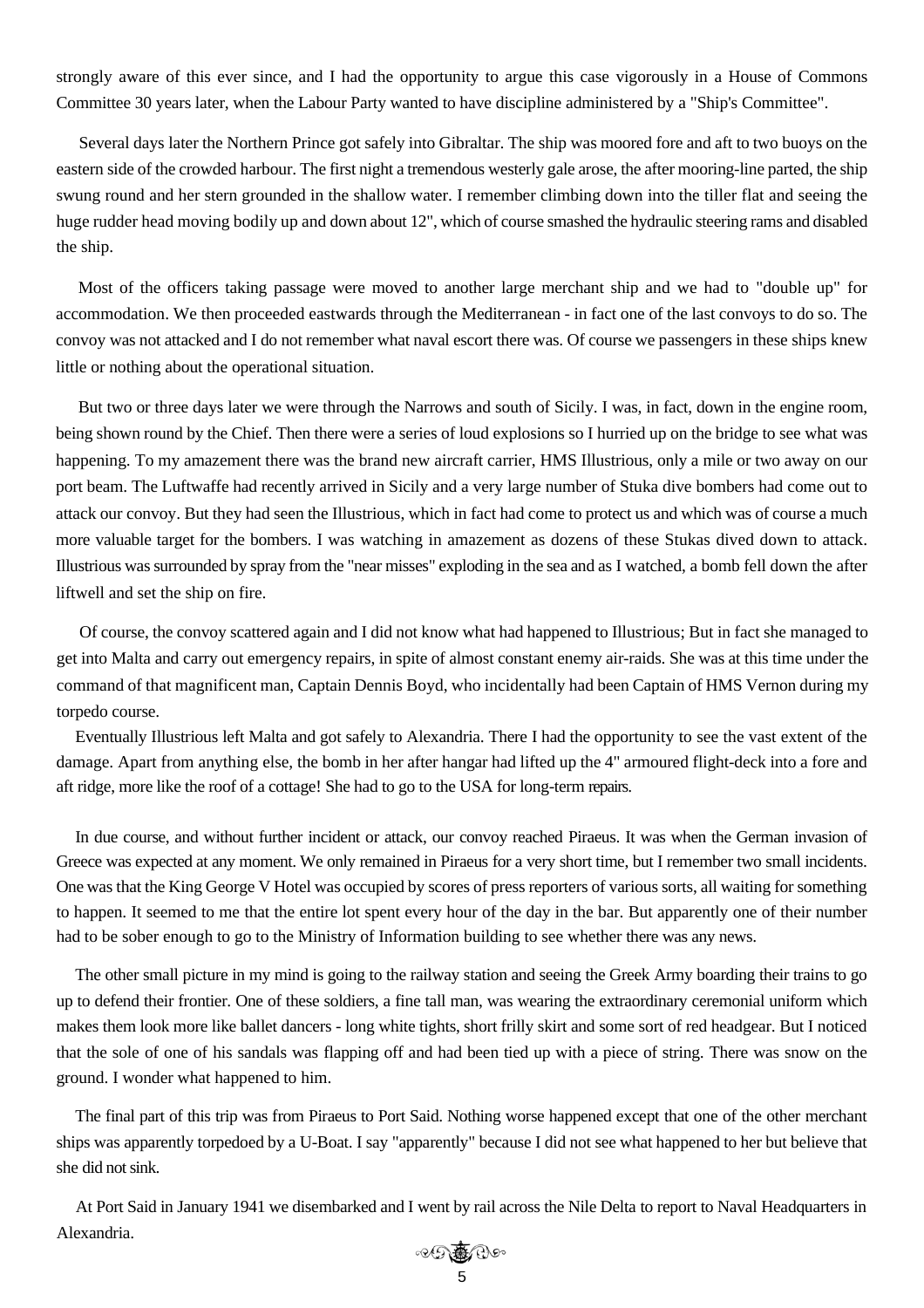## **From Sail to Steam**

*Past Captain Ian Thomson's great grandfather, Captain Robert Thomson, was master in sail with Rathbones and steam with Alfred Holt. Ian, who was Club Captain in 1991, has several of Robert's letters home but most are now in the Merseyside Maritime Museum.*

*One of Robert's sons, George Bruce Thomson, was indentured to Rathbones and did his first voyage to sea in 1876 on the "Auriga" from Liverpool to Australia via he Cape. (Coincidentally, Ian was to make his first trip on the same route, some 77 years later.) George later commanded Larrinaga steamships and retired as their Marine Superintendent.*

*Ian has a large collection of letters from the two seafarers and we hope to be able to reprint some of them here in a series of articles which we hope will be of some interest to you.*

*This first is an extract from the history of Rathbones and details Roberts career with them while he was master of the tea clipper "Scawfell".*

*The Scawfell was a wooden full-rigged ship built by Charles Lamport at Workington in 1858. She was strongly built, with teak beams, strengthened with iron braces, and with oak planking and an oak deck. She could carry a cargo of just over 1 million pounds of tea (approx. 500 tonnes in modern measurement).*

*The Scawfell was a true tea clipper, and under Capt. Robert Thomson achieved one of the fastest ever voyages from China to England, leaving the Canton River on the 14th January 1861 and arriving off Point Lynas, bound for Liverpool, on the 11th April (85 days pilot to pilot).*



*The Scawfell was first owned by Rathbone Bros. of Liverpool, and then was sold to Wilson & Balin of South Shields in 1872, then W.Hutchinson of Newcastle in 1880. She was abandoned at sea in a Force 12 storm on the 9th January 1883, at 47.30 N 11.10 W, her pumps having become blocked by the coal cargo.*

*Rathbones dates its history back to 1742 when it was founded as a Liverpool based shipping business. In the early 20th century it turned to financial management and is now one of the UK's leading independent investment management banks with a total assets portfolio in excess of £8 billion .*

Rathbones' strong position in the China trade in the 1850's and 60's was largely due to good management of their tea clippers. There are paintings of two of these ships, the *Bosphorus* and the *Scawfell*, in the Merseyside Maritime Museum. Painted in about 1855 by an associate of the Liverpool marine artist Joseph Heard, the *Bosphorus* is seen in full sail, entering the Mersey with New Brighton Battery in the background. She flies the Rathbone flag with the letter 'R' on a central white band flanked by two red bands, and the ship's name on a blue pennant. At 1,346 tons and 217 feet in length, she was one of the largest of the Rathbone vessels.

The *Scawfell* built by Lamports of Workington in 1858, was only 825 tons but was capable of carrying a cargo of 1,020,000 lbs. of tea; she was one of the fastest clippers of her day and, under her master Robert Thomson, broke many records. The painting of the Chinese school depicts her lying at anchor in Hong Kong harbour, with the town and mountains in the background.

Several documents relating to the voyages of the *Scawfell* also survive and life aboard a tea clipper can be glimpsed through a crew list and the official log for the voyage to Manila made between February and December 1870. The crew was a multi national group of over twenty men from all corners of the United Kingdom, from America, Norway and Holland and some unfortunate instances are recounted by the log. The second mate was lost overboard, the log noting 'Wm Maitland could not swim' and poignantly a list of his belongings is appended: '4 books, 4 singlets, 4 pr. drawers, 5 pr. stockings, 4 crimean shirts, 1 muffler, 5 pr. trousers, 1 great coat, 1 jacket, 3 vests, 1 oilskin, 1 towel, 1 pr. sea boots, 1 pr. braces, 2 pillow cases, 1 slate, 1 pillow, 1 rug, 1 bed, 1 cap, 1 bible, 1 pr. shoes, 1 bed curten'. These were signed for by the unfortunate man's younger brother, only 19 years old and on his first voyage as ship's carpenter.

A second incident occurred in Manila, when the cook took exception to the steward's criticism of 'his useage of the cabin beef, struck him – the steward – on the face with a piece of wood causing his face to swell and his eye quite black, then drew a knife to stab him and was only prevented by the steward running away'; a sensible precaution, as the cook later asserted that he would 'slay him like an ox' if the steward came into the galley again!

Robert Thomson was master of the *Scawfell* throughout her career with Rathbones from 1859 to 1871, and during his voyages he wrote regular letters to his wife at home in Liverpool. These letters in the possession of the Merseyside Maritime Museum, give a delightful, personal view of the life of a master of one of the foremost tea clippers.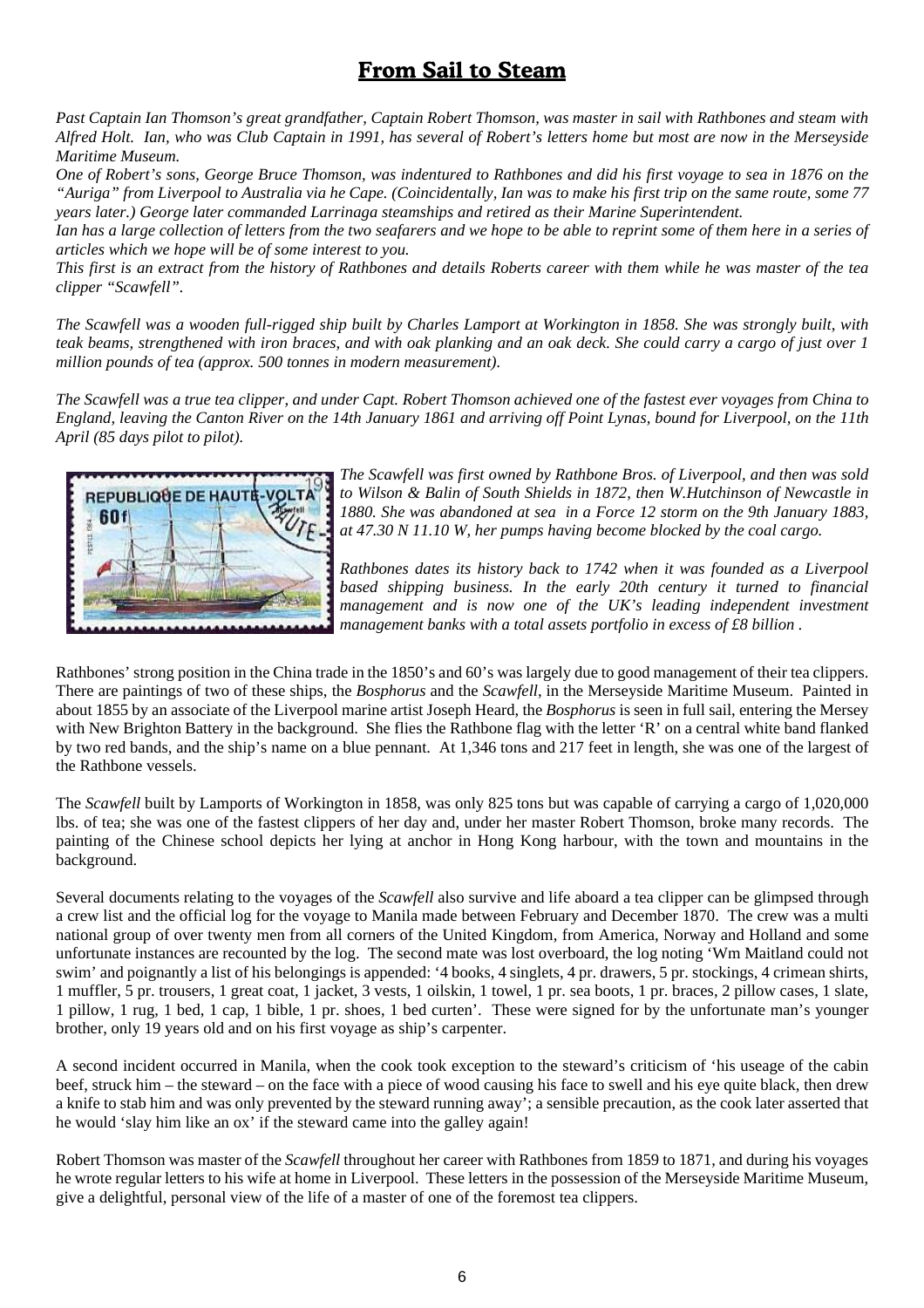Thomson married Helen Bruce in 1855 and their growing family lived first in Nelson Street and later moved to Govan Cottage, 44 Edge Lane. He was evidently a competent and conscientious master, deservedly taking a pride in his sailing prowess and in the qualities of the *Scawfell*, and his letters frequently refer to competition between ships. In 1859, he wrote from Foochow of an excellent run, 'the people here say it is the smartest this year', in 1861 he sailed from Macao to Point Lynas in a record 85 days, and in 1866-7 had a record voyage from Foochow to Deal. He was ambitious and, besides getting the best prices and cargoes for Rathbones, he also traded tea and other cargo on his own account, writing to his wife: 'so you see if I am fortunate, I intend to be rich some time or other'. His own trading in 1864 included cheeses and hams, the latter 'pronounced to be the best in Hong Kong', and he used some of the cheese to pay for a chess set for his family. But trade was difficult: 'all I have sold has brought me little profit . . . [but] not so much as I have been accustomed to'. Nonetheless, he appears to have prospered; he was able to send his children to boarding school and by the 1870's he was negotiating to buy a house costing the considerable sum of £500.

Besides news of the voyage and his trading activities, Thomson regaled his wife with details of life in the various Eastern ports. On one occasion, in 1859, he reassured his wife that he had been to church but, even better, had been visited on board by two parsons: 'the one wanted his dinner and the other a glass of grog – both of which they had'. He told his son that his pet cat, which was on board the ship, had 'whooping cough', but was recovering; complained about the laundry service in Colombo, which could take as long as a fortnight and necessitated his buying new shirts; and was surprised, after going on 'the scale', to find that he weighed 220 lbs. Evidently he had grown a moustache, as he described his pleasure when, returning home from a voyage, he was greeted by his wife running into the room looking 'almost young', jumping up to kiss him – and being rather taken aback by the moustache.

In 1871 a disaster befell the *Scawfell*: the ship had loaded cargo in Colombo and Tuticorin and was heading home, when the cargo caught fire and Thomson was forced into St Helena. The following is printed notification from the agents there:

Capt. Thomson, ship *Scawfell*, from Tuticorin reports that on the 18<sup>th</sup> September last two days after rounding the Cape of Good Hope, lat 32S, long 14 E, he discovered the cargo to be on fire, and on opening the hatches found the smoke to be so dense that it was utterly impossible for anyone to go below, so deemed it advisable, fearing the flames may ascend, to batten down the hatches and caulk them as well as fasten the skylights, so as to exclude all air from the cargo. The vessel is still on fire and has put into port for the purpose of extinguishing it. A survey will be held today. The crew have been obliged to live on deck since the discovery of the fire. NB The *Scawfell* has discharged a portion of cargo (all more or less damaged) and the fire now being extinguished, will as per recommendation of Surveyors, effect temporary repairs and proceed on her voyage . . . A quantity of cotton, coir, cocoa nut fibre being so much burnt was hove overboard as useless. A part of the upper deck on port side had to be cut away for the purpose of getting at the fire, and a large quantity of water pumped down.

Captain Thomson brought the *Scawfell* home safely, and she was sold to Wilson and Blair the following year.

Thomson's son George was indentured to Rathbones as an apprentice on the Auriga in 1876, and it is not clear why Thomson himself did not continue his employment with them. He joined another shipping firm in command of the steamship *Agamemnon*, with which he continued to break records; in October 1872 he wrote of a voyage of 32 days from Penang to Liverpool that it was 'the quickest passage on record . . . I think how lucky I have been to get clear of a sailing ship and I hope I will never be on one again'.

Perhaps a fitting final comment to record from Thomson would be the following, written in October 1872: 'We have made the quickest passage to Port Said that has been made by any of the steamers yet – with the exception of Rathbones which we do not pretend to beat'.



**Alfred Holt's "Agamemnon" in 1866** *(John I Bax collection www.red-duster.co.uk)*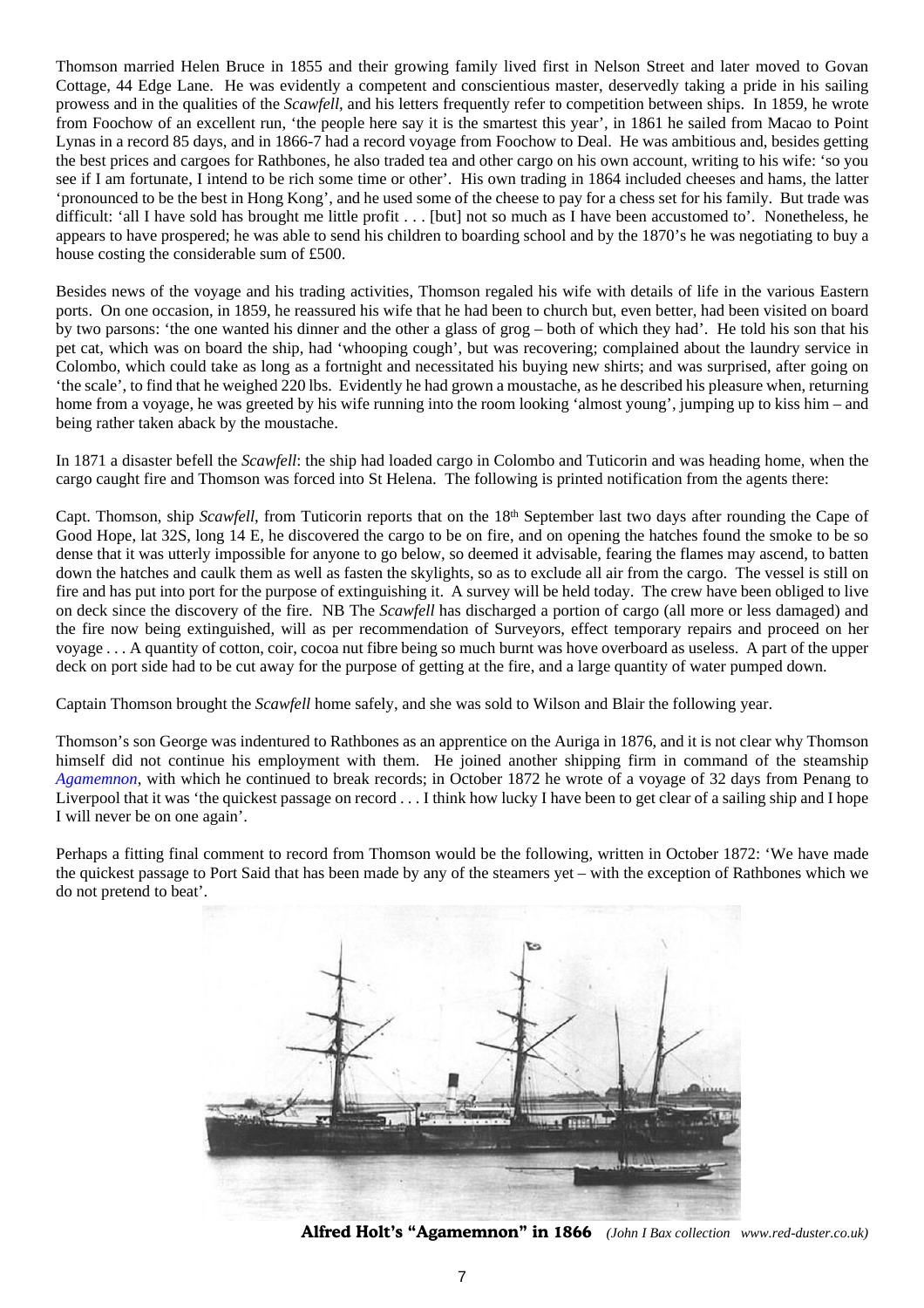## **Harnessing the Wind.**

The recent dispute between Russia and a neighbour, resulting in the disruption of gas supplies to several European countries, has, once again, concentrated minds on the problems of ensuring the uninterrupted supply of energy sources – principally oil and gas. The continuing conflict in Iraq, anti-Western feeling in Venezuela, Iran and elsewhere and the kidnapping of oil workers in West Africa are but some of the factors contributing to this anxiety.

Some years ago a study indicated that 60% of all oil reserves were contained within areas of political instability and, since that time, the situation has deteriorated. The consequences of a prolonged disruption to the supply of crude oil or gas would be catastrophic – and nowhere more so than in the global shipping industry.

Over the years much thought has been given to finding other sources of power and a return to coal fired steam boilers is undoubtedly the most obvious solution. Environmentalists will greet this with dismay and, in any case, it is doubtful if coal burners would be tolerated in many ports of the world. Nuclear power is NOT an option.

Almost 100 years ago the Royal Navy replaced the steam reciprocating engines of HMS Rattler with gas engines (and gas producers) and these proved to be extremely efficient – and allowed for a significant reduction in engine room manning. The gas producers were fuelled by anthracite and their gaseous product (used in a modified engine) replaced the liquid oil fuel used previously. Much later, in 1942 a Swedish coaster installed wood-fired gas producers but a Danish shipyard opted for the use of coal.

Perhaps Doctor Diesel – the inventor of the diesel engine – had a premonition about a shortage of crude oil because he was the man who first suggested the use of pulverised coal dust as a fuel for his compression ignition engine. Such an engine was produced in Britain and, although extremely promising in terms of economy and power output, the concept died in the late 40's.

Since man first ventured upon the water the concept of using the wind to afford propulsion has developed continuously and today this development has taken on a new emphasis. "Wind power" had one great disadvantage – the recipient usually had to travel, more or less, in the "direction" of the wind and it was this that concentrated minds on the need to find some way of enabling the user to travel into wind –and to be able to manoeuvre for navigational and collision-avoidance reasons. Early studies concentrated on a wind powered rotating device that would, by gearing, transmit its power into propulsive power. In the early 1800's one Robert Dawson came up with such an idea but his technical submission (to King George the Third) probably bewildered His Majesty as much as it does those who read it today.

Later that century a 2 ton yawl equipped with various sails and "a windmill driving a waterscrew propeller" successfully crossed the Atlantic. Preparing for any

eventuality, her two man crew had ensured that in the event of a lack of wind her screw propeller "could be turned by hand" but history does not relate if this means of propulsion (?) was adopted! As the years passed designs improved and concentrated on various concepts of propulsion. Germany probably led the way with the "Dynaschiffe" and the ugly Flettner rotor ship (financed by the German Navy) whilst elsewhere the rigid wingsail and windmill design took priority. It was claimed that in gale force conditions a 20,000 ship could achieve a speed of 13 knots using either of these.

In 1984 I was invited onboard the Everard coasting vessel "Ashington" in Southampton where she was being fitted with the "Walker Wingsail System" – proven and tested at Cambridge University. She had been fitted with two freely rotating wingsail units on rigid mountings. The notes I made at the time recorded that the units were "in a triplane configuration and trimmed to the most advantageous angle in relation to the wind by the use of a fin without regard to minor alterations in the direction of the ships head" I hasten to explain that we were being addressed by an expert! Subsequent reports indicated that the scheme was a very great success and that significant fuel economies had been achieved – but it all went quiet!



**"Ashington" fitted with the Walker Wing-Sail** www.cookeassociates.com/commercial

Modern thinking appears to concentrate on the same idea of harnessing wind power, used in tandem with more conventional methods of propulsion, to achieve economies in fuel and reduce funnel emissions.

Today, fuel costs represent some 60% of the operational costs of a commercial vessel – and more and more countries are seeking ways to reduce damage to the environment by funnel gases - so the search for "wind assisted propulsion" is unlikely to decrease.

Undoubtedly, the most interesting development – German again – relates to the use of "a high-tech kite flying at an altitude of up to 500 meters where winds are more stable than at sea level" and the makers claim a 50% reduction in the fuel consumption of this "hybrid sailing ship". They also claim a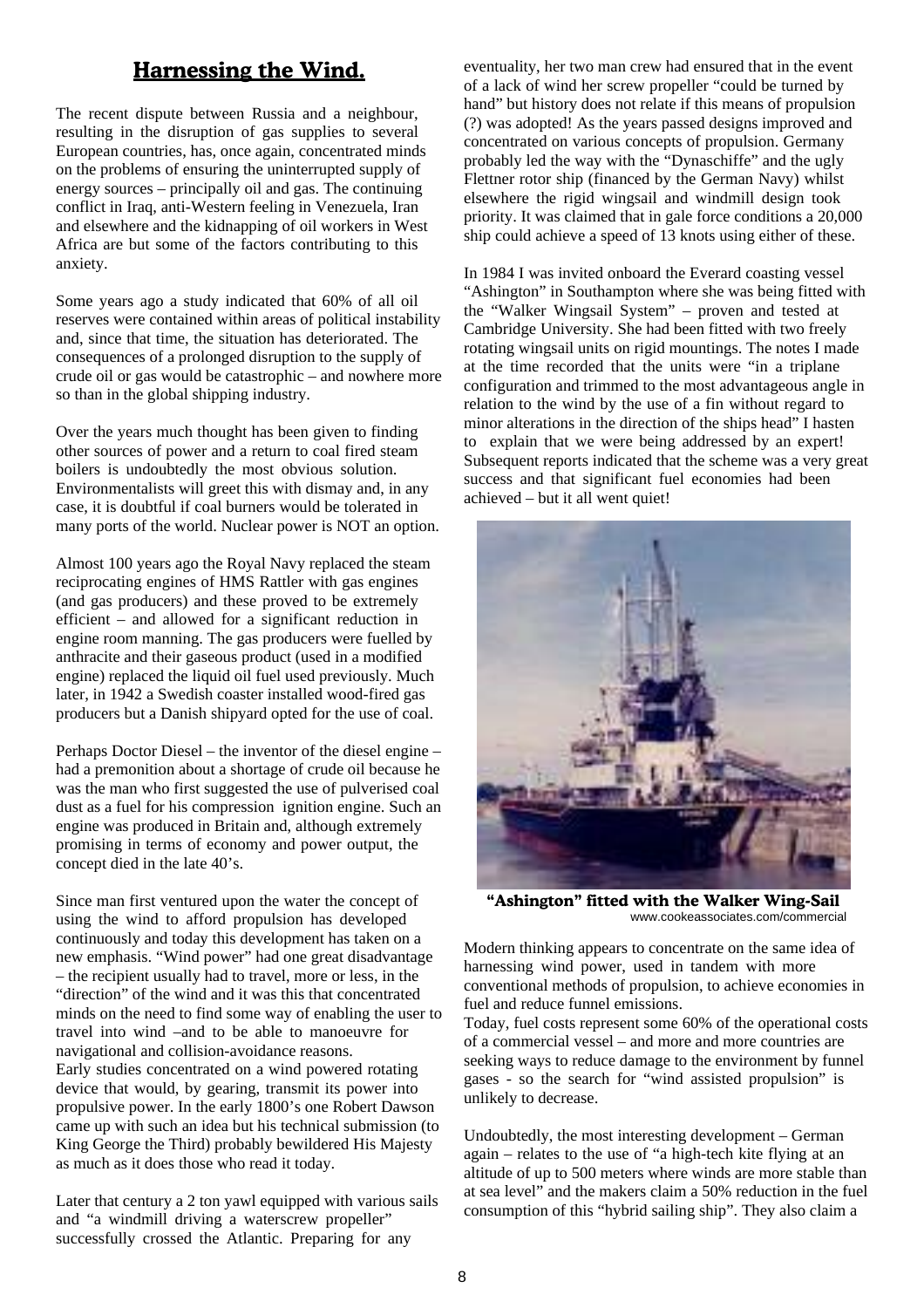10% increase in speed. At least one "kite flying" ship is trading successfully and there are plans for more. In Denmark, a company of naval architects is improving the design of its 1995 windship and claim that it will be profitable, both environmentally and economically, to build it. Japan is entering the arena and they – like the Danes – stress that it is not just the price of oil that legislates in favour of the windship. By minimising the amount of machinery space, cargo space can be maximised.

The race is on and the winner will be anyone's guess – but this time the concept of harnessing the wind to assist in the propulsion of commercial vessels is unlikely to die.

#### CRK 16/01/07



www.skysails.info

## **Flying Fish**

In the days before air-conditioning, apart from those sleeping on deck on stretcher beds (see Cachalot 18), in attempt to make some sleep possible, all the ports were open and fitted with 'wind scoops' a metal device that that fitted into the porthole and hopefully diverted a limited amount of air into the cabin. One problem was when we were in waters frequented by flying fish there were occasions when during the night hysterical screams could be heard coming from, usually, ladies cabins and when investigated by the Night-watchman he would find a scantily clad passenger, pointing to

her bunk, where a cold, slimy, wriggling (but with very pretty coloured wings) fish was flapping its last - If the night watchman was feeling frivolous he might ask the passenger if she would like it cooked for her breakfast!

*This is the last of the amusing anecdotes that were provided by our anonymous contributor and no doubt some of you will have identified him by now. I am sure that there are lots more such original tales out there and if so I would dearly like to hear from you. Otherwise I might have to start printing some committee minutes to fill these pages. You have been warned! Ed*

## **Southampton's Maritime Memorials.**

History reveals that when the Roman army left Britain in 407AD they abandoned the town they had built, some 300 years before, on a bend in the River Itchen adjoining today's Bitterne. It was called Clausentum and it was to be some 300 years before the Saxons established a new town in the area, albeit not quite on the same site. The new town was called Hamtun and it was centred in today's St.Mary's area –close to the waterfront. Understandably, given its geographical position it developed as an important sea port and despite the close if unwelcome attention of marauding Danes it flourished for three centuries.

Hamtun declined in 1000AD and the population dispersed throughout the surrounding countryside. Many reasons have been given for this downturn but the most persistent one is – the river Itchen silted up and seaborne trade ceased.

Unfortunately, my historical references do not reveal how the silt was dissipated but, dissipated it was (probably by the natural processes of tidal flow) and by the 12th century Hamtun was once again a thriving port to be supplemented a century later by the establishment of a shipbuilding industry. The fortunes of the port fluctuated and by the 16<sup>th</sup>. century most of the continental trade had gone to be replaced by a less rewarding coastal trade. The 18<sup>th</sup>, century saw a revival of the continental trade and an increase in coastal trade and the town thrived.

As seaborne trade increased it was evident that the port had to expand and new docks and shipyards soon lined the Itchen. In 1842 a rail link with London was established. In 1907 the White Star Line moved it ships and its operations to Southampton and, as they say –"The rest is History".

Depending how one looks at it, it is, perhaps, a "happy" fact that Southampton, still the premier deep sea passenger port in the United Kingdom and a seaport with such a long and distinguished history, has so few maritime memorials. Given the number of ships that have traded to and from the city – many of them employing local men and women – it came as a surprise to discover that only seven "lost" ships are honoured and remembered on publicly displayed memorials throughout the city.

St.Michael's Church in St.Michael's Square –adjoining the one-time home of the Club – displays a wall tablet in the South aisle in memory of the Royal Mail Steam Packet "AMAZON" destroyed by fire in January 1852 on her maiden voyage from Southampton to the West Indies. Some 105 passengers and crew perished and 56 survived.

Southampton Old Cemetery in Hill Lane is the site of a dual memorial, in the form of an obelisk, to record the loss of the Royal Mail Steam Packets "RHONE" and "WYE". Both vessels were lost October 1867 during a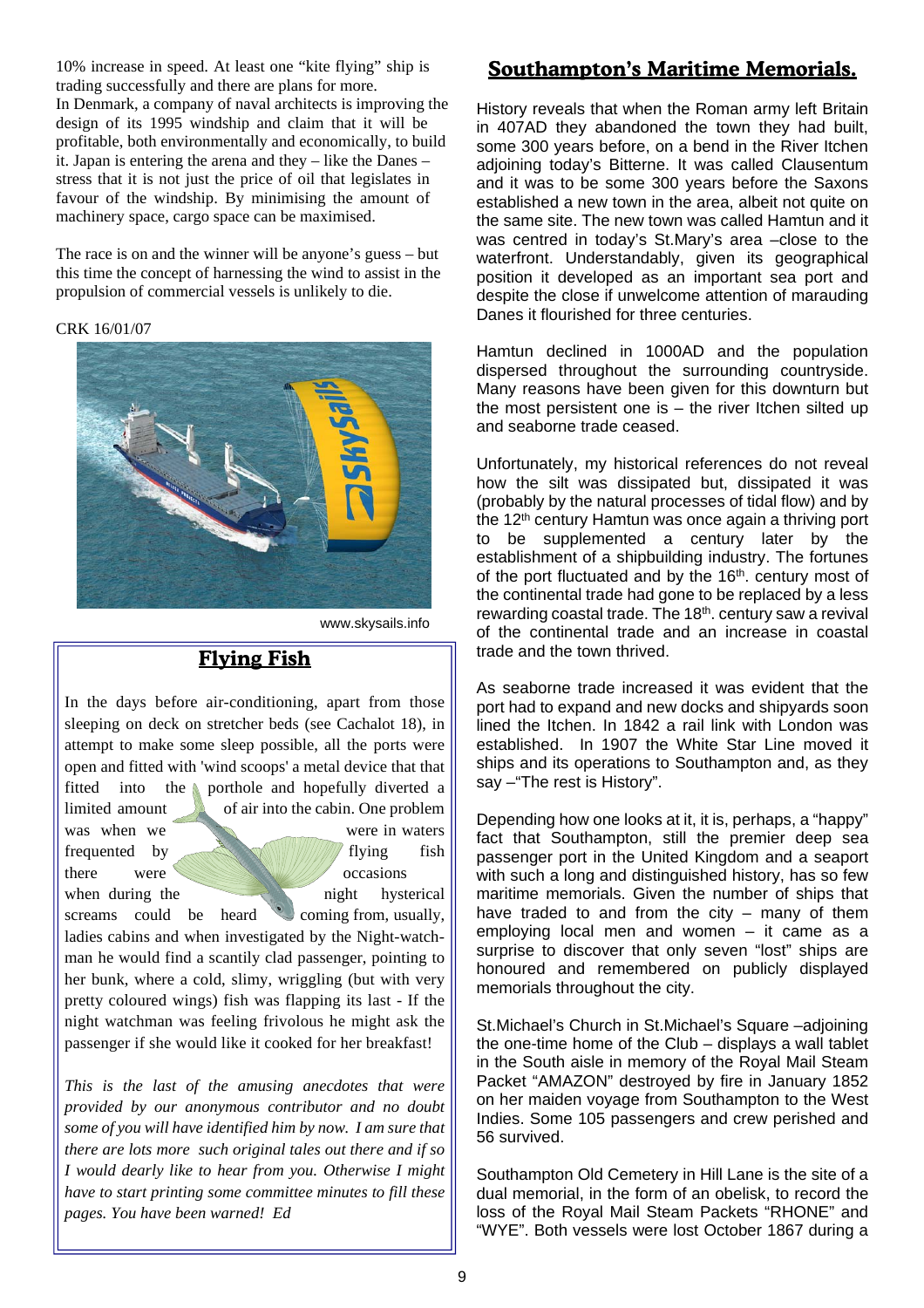West Indies hurricane with a combined loss of 166 passengers and crew and 50 survivors.

The same cemetery displays a memorial in the form of a pink granite column on a square base to honour the loss of the Royal Mail Steam Packet "DOURO". In April 1882 this vessel was in collision with the Spanish "YRURAC BAT" off Cape Finisterre with the loss of 21 passengers and crew. Happily, 114 survived.



**The Douro Memorial**

The Western Esplanade is the site of one of the most impressive memorials – a canopied Portland stone drinking fountain in memory of those who lost their lives when the London & South Western Railway packet "STELLA" grounded off Alderney on March 30th. (Good Friday) 1899.

This memorial is even more interesting when one reads that it was erected by public subscription to recognise the bravery and sacrifice of Mrs. Mary Ann Rogers, Stewardess on the "STELLA" who, realising that a lifeboat was full to capacity and in danger of being swamped declined to board and remained on the sinking vessel.

Understandably, the White Star Liner "TITANIC" features prominently in any record of Southampton maritime memorials. Her loss, on April 15<sup>th</sup>.1912, following collision with an iceberg in the North Atlantic is very much a part of the city's heritage and many of Southampton's sons and daughters perished on that dreadful night.

To this day the casualty figures are disputed. The US Enquiry said 1,517, the UK Board of Trade enquiry ruled 1,503 and the UK Enquiry calculated 1,490 but the most widely accepted number is 1,502 following the revelation that Fireman John Coffey deserted in Queenstown (Ireland) following a premonition of disaster. Survivors totalled 704.

The Seaman's' Chapel in St.Mary's Church displays a tablet in memory of the 8 musicians who continued to play (reputedly "Nearer my God to Thee", although this

is also queried) as the ship sank. Another memorial to the musicians, in London Road, was destroyed during the blitz in 1940.

The old High Street Head Post Office once displayed a tablet in honour of the 2 British and 3 American Sea Post Officers who were lost with the ship. Its whereabouts now is uncertain (as the Post Office has moved) but reputedly it is in the Below Bar Post Office but possibly not on display. This will be confirmed, or otherwise, in the near future.

St.Joseph's Roman Catholic Church in Bugle Street has a brass plate affixed to the leg of an oak table (low down, I believe) inscribed "In memory of the Restaurant Staff –subscribed by colleagues and friends". *(The tablet has now been moved to the top of the table so that it can be seen more easily. The Ritz Restaurant was a very fine restaurant for the exclusive use of 1st Class passengers, at an extra, very high, cost. It was managed by Luigi Gatti and of the 68 employees, who were neither crew nor passengers, 65 perished in the disaster.*

www.encyclopedia-titanica.org/item/4770 *..Ed)* In East Park, Above Bar there is a bronze and granite memorial to the Engineer Officers of "Titanic" subscribed by "their fellow Engineers and friends throughout the world"

The blitzed Holyrood Church, Below Bar is the present site of another Portland stone memorial to the crew (stewards, sailors and firemen) subscribed for by "the widows, mothers and friends of the crew". Originally, this stood on Southampton Common but it was vandalised in 1972 and moved to its present location that same year.

Finally, in the Chapel in The Southampton Seafarers' Centre, Queen's Terrace ( in the building currently housing the Club) there are two memorial plaques dedicated to the memory of the seafarers – 7 Merchant Navy, 2 Royal Fleet Auxiliary and 3 Royal Navy – who lost their lives on May 25<sup>th</sup>. 1982 when the Cunard Ro-Ro "ATLANTIC CONVEYOR" was struck by an Exocet missile fired by an Argentinean aircraft during the Falklands War, and subsequently sank.

Most readers will know that there is a memorial on Tower Hill, London bearing the name of each and every Merchant Seaman –without exception – lost during WW2.

These names are also recorded in 3 leather bound volumes and it would appear that there are, at least, three sets of these volumes. One set is held in St.Paul's Cathedral, London, another set is held in Winchester Cathedral (and it is traditional for a representative of the Southampton Master Mariners' Club to place a small wreath on the opened book on Armistice Day) and the third, by amazing good fortune and the keen eyesight of a Club member, is now in possession of the Club. It is hoped that these three volumes will be afforded a suitable "resting place" in the near future and that they will, under supervision, be available for inspection by the public.

CRK 16/2/07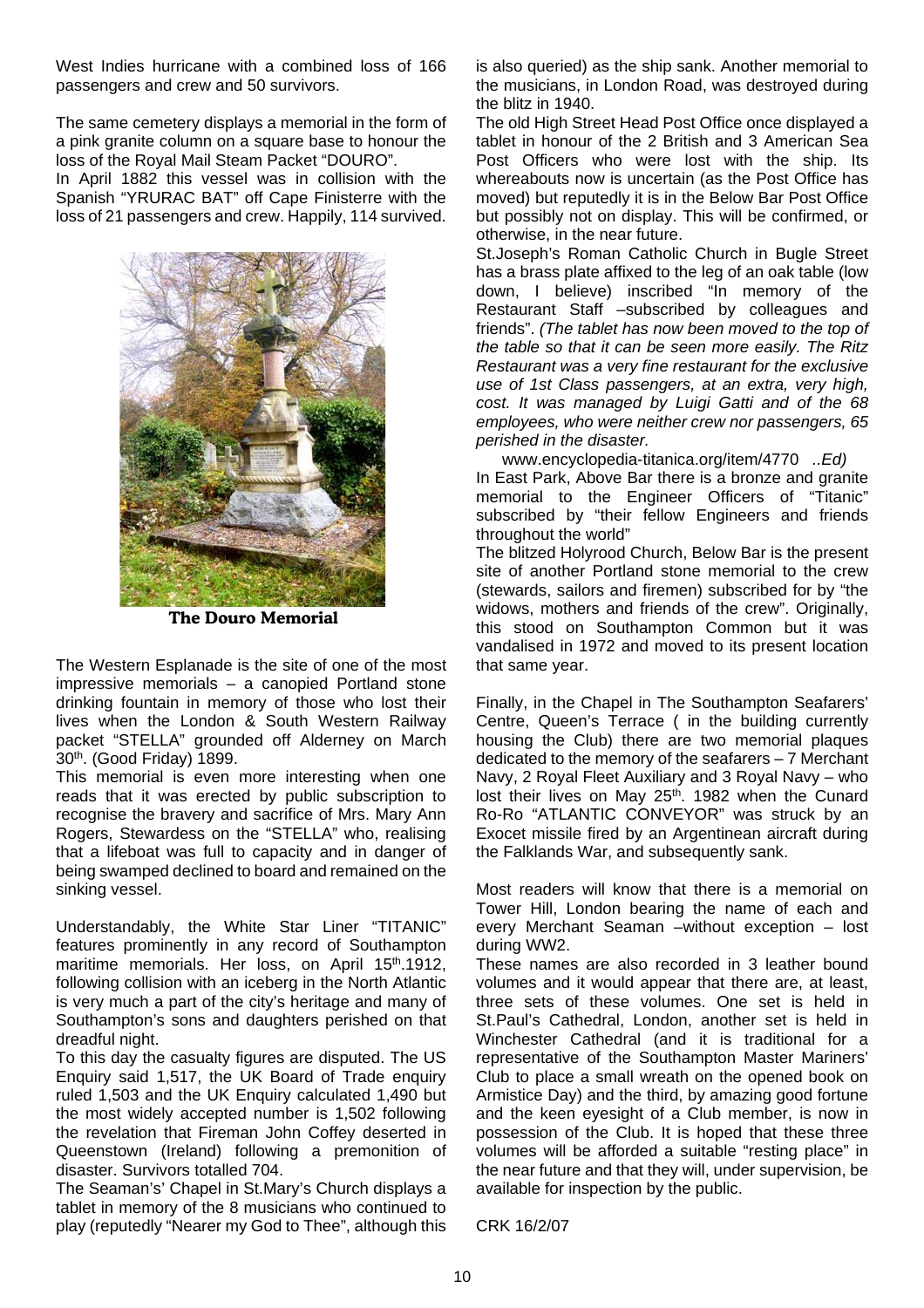## Rope Ends

#### **Club Buffet Supper**

Wednesday, 2nd May, 1900 In the Club Room

A Club Buffet Supper with a talk entitled

"The Fastnet - Views from a Lighthouse"

By Leslie Coney

Beef and Pepper Salad Selection of Continental Meats Quiche Duck Paté Poached Salmon Seasonal Salads and Potatoes Roll and Butter \*\*\*\*\*

Apple and Blackberry Meringue Orange and Lemon Mousse Chocolate Profiteroles Fruit Salad

There is a maximum seating capacity of fifty persons so please give your names to the office as soon as possible, so that we may advise the Seafarers' Centre in good time. The price is **£14.00** per person. Please make your payments to the Storekeeper,Functions Officer or Richard in the office before Friday, 20th April.

#### **Curry Lunch**

Saturday 19th May This will be held at the P.O.S.H. Restaurant at the lower end of Queensway. **£7.50 per person**

## **Cowes Fireworks Trip**

Friday 10th August

The Club has reserved 50 places for this event, which is otherwise sold out already

#### **£26 per person**

A £10 deposit is required with each booking with the final balance due by the end of June. Names to the list or to the office. First come first served.



#### **CAPTAINS & OFFICERS 2007**

CAPTAIN: P.Marriott STAFF CAPTAIN: L.R.Morris SEA STAFF CAPTAIN: I.Odd BOATSTEERER: G.Angas STOREKEEPER: B.Peck POST CAPTAIN: G.Angas FUNCTIONS OFFICER: **G.F.Cartwright** MEMBERSHIP OFFICER: D.Gates ARCHIVIST<sup>.</sup> H.Roberts HON LEGAL ADVISOR: S.Daniels

PAST CAPTAINS:

1963 Bayley R.E.A. 1968 Kirton E.J. 1973 O'Connor B.M. 1977 Corner A.J. 1978 Phelan C.N. 1982 Murphy F.C. 1985 Love P.A. 1986 Fenwick M. 1987 Renshawe G.<br>1988 Downer L. 1989 Noble J.M. 1990 Moffat J.C. 1991 Thomson I.B. 1992 Kelso C.R 1994 Moore P. 1995 Stead P.J. 1996 Hall L.W. 1997 Hughes T. 1998 Smart J.C. 1999 Plowman E. 2000 Clarke T.E. 2001 Carr D.A. 2002 Stirling I.W. 2004 Tinsley A.R. 2005 Harwood S. 2006 Angas G.B.F.

1989 Noble J.M. 1990 Moffat J.C.

#### HARPOONERS:

G.Draysey, R.Dunn, P.Fost, R.Gage, A.Gravestock, G.Lang, P.Leece, A.McDowall, J.Mileusnic, R.Olden, K.Owen, F.Pedersen, R.Pretty, J.R.K.Smart, J.C.Smith, M.Wallace, J.Whorwood, T.Winsborough.

GENERAL COMMITTEE: Includes the Captains & Officers, Past Captains and Harpooners identified above

EXECUTIVE AND FINANCE COMMITTEE: P.Marriott (Chair), G.Angas(Sec), D.Gates, R.Kelso,\* J.Mileusnic, R.Olden, K.Owen, B.Peck, J.R.K.Smart, A.Tinsley.

#### ENTERTAINMENTS COMMITTEE:

G.F.Cartwright (Chair), G.Angas (Sec), T.E.Clark, R.Dunn, P.Fost, R.Gage, A.Gravestock, A.McDowall, F.Pedersen, J.R.K.Smart, J.Whorwood.

#### CHURCH COMMITTEE:

S.Harwood (Chair), G.Angas (Sec), G.Draysey, P.Fost, P.Leece, A.McDowall, R.Pretty, J.C.Smith P.J.Stead,\* I.Thompson,\* T.Winsborough

#### MEMBERSHIP COMMITTEE:

D.Gates (Chair), G.Angas (Sec), T.E.Clark,\* M.Wallace, B.Peck.

*\* = Co-opted members*

CHAPLAINS: Rev'd A.Huckett, Rev'd P.Foley. Rev'd F.Sahetapy.

SHANTYMAN: D.King.